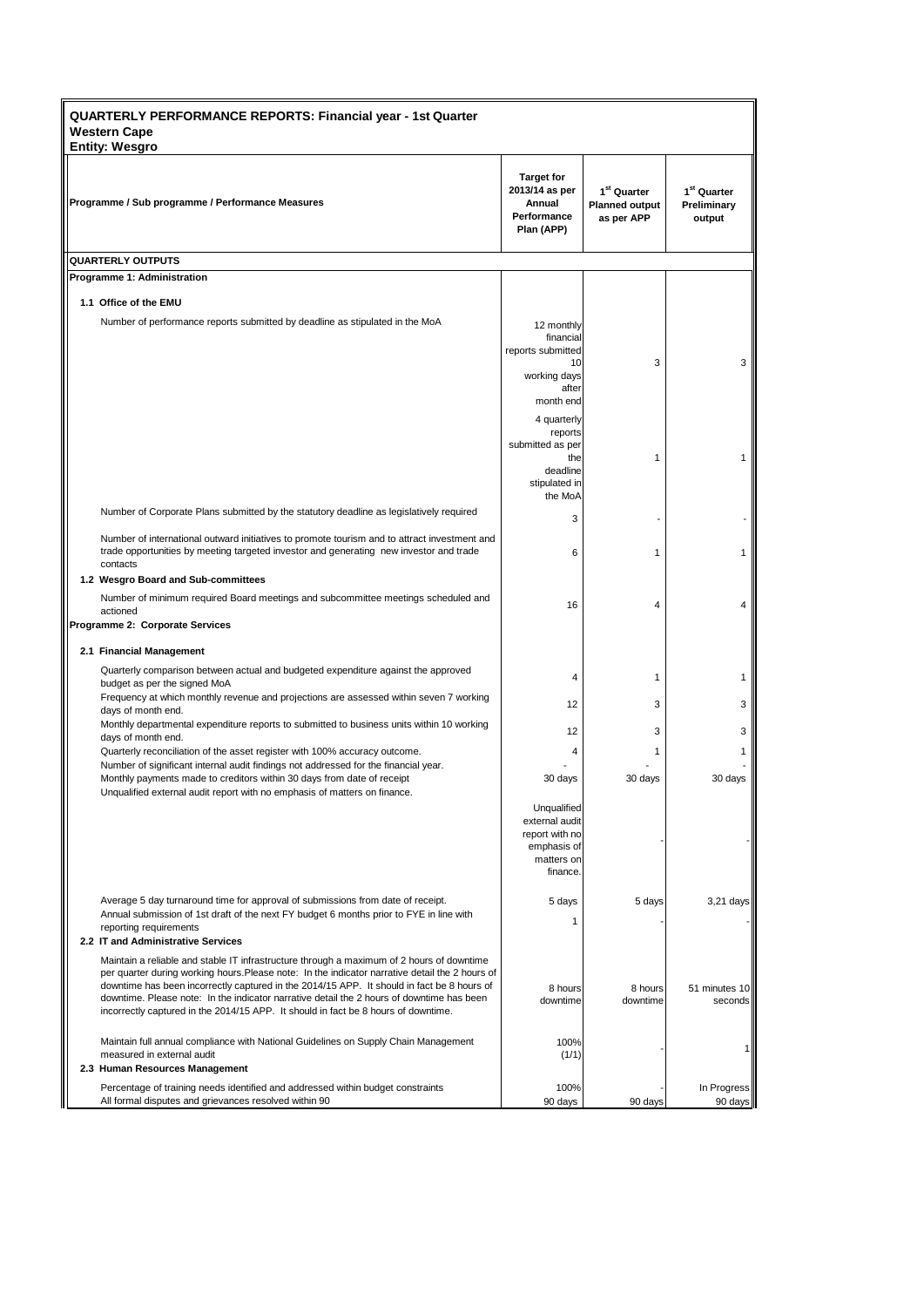| Programme / Sub programme / Performance Measures                                                                                                        | <b>Target for</b><br>2013/14 as per<br>Annual<br>Performance<br>Plan (APP) | 1 <sup>st</sup> Quarter<br><b>Planned output</b><br>as per APP | 1 <sup>st</sup> Quarter<br>Preliminary<br>output |
|---------------------------------------------------------------------------------------------------------------------------------------------------------|----------------------------------------------------------------------------|----------------------------------------------------------------|--------------------------------------------------|
| Staff Performance Agreements of full staff compliment signed bi-annually on 30 September<br>and 31 March in line with the Performance Management policy | 30 September<br>2014 & 31 March<br>2015<br>March 2015                      |                                                                | In Progress                                      |
| Annual internal review of all Corporate services policies, to ensure full compliance with all<br>statutory requirements                                 | 1                                                                          |                                                                | In Progress                                      |
| Programme 3: Investment                                                                                                                                 |                                                                            |                                                                |                                                  |
| 3.1 Investment                                                                                                                                          |                                                                            |                                                                |                                                  |
| Number of new, quality investment projects realised                                                                                                     | 15                                                                         |                                                                |                                                  |
| Rand value of committed investment projects into the Western Cape                                                                                       | R800m to<br>R1.630bn                                                       | R196m                                                          | R45m                                             |
| Number of jobs facilitated/sustained in the Western Cape<br>Number of new, quality investment projects attracted into the pipeline, Please note: The    | 800 to 1630                                                                |                                                                | 35                                               |
| annual target and accompanying quarterly targets have been incorrectly captured in the<br>2014/15 APP.                                                  | 25                                                                         |                                                                | 11                                               |
| Number of strategic engagements with SDAs<br>3.2 Special projects                                                                                       | 15                                                                         | 3                                                              |                                                  |
| Number of new, quality investment projects realised                                                                                                     | 6                                                                          |                                                                |                                                  |
| Rand value of committed investment projects into the Western Cape                                                                                       | R54.64mil to<br>R108.82 mil                                                |                                                                | R95m                                             |
| Number of jobs facilitated/sustained in the Western Cape                                                                                                | 131.9 to 262.8                                                             |                                                                | 100                                              |
| Number of new, quality investment projects attracted into the pipeline                                                                                  | 14                                                                         | 2                                                              | зI                                               |
| Number of strategic engagements with SDA's<br>Programme 4: Trade                                                                                        | 9                                                                          |                                                                |                                                  |
| <b>Development &amp; Promotion</b>                                                                                                                      |                                                                            |                                                                |                                                  |
| Total number of Western Cape companies assisted with export<br>Number of Western Cape companies assisted with export via the Exporter Development       | 500<br>350                                                                 | 70<br>50                                                       | 223<br>153                                       |
| Programme<br>Number of Western Cape companies assisted/lead on outward selling initiatives in to                                                        | 150                                                                        | 20                                                             | 70                                               |
| foreign markets<br>Number of foreign buying trade missions attracted and facilitated                                                                    | 24                                                                         |                                                                | $\overline{2}$                                   |
| Number of West African Business Network Forums arranged and facilitated                                                                                 | $\overline{2}$                                                             |                                                                | 1                                                |
| Number of strategic engagements with SDAs<br><b>Film Development and Promotion</b>                                                                      | 15                                                                         | 3                                                              | 32                                               |
| Film marketing, trade and investment promotion: Number of businesses assisted                                                                           | 25                                                                         |                                                                |                                                  |
| Number of economic intelligence reports (film)                                                                                                          | 2                                                                          |                                                                |                                                  |
| Review of film strategy<br>Sponsorship of Loeries Creative Week Event                                                                                   | 1<br>1                                                                     |                                                                |                                                  |
| <b>Outbound Missions</b>                                                                                                                                | 1                                                                          |                                                                |                                                  |
| <b>Inbound Missions</b><br>Programme 5: Wesgro Research                                                                                                 | 1                                                                          |                                                                |                                                  |
|                                                                                                                                                         |                                                                            |                                                                |                                                  |
| Number of publications produced and available for public view with content relevant to the<br>priority sectors and markets of Wesgro                    | 115                                                                        | 20                                                             | 20                                               |
| Average 3 day turnaround time scale to complete customised investment and trade<br>research requests from date of receipt.                              | 3 days                                                                     | 3 days                                                         | 2,3 days                                         |
| Number of economic, tourism, trade and investment presentations developed and delivered<br>to delegations                                               | 24                                                                         |                                                                |                                                  |
| Quarterly update of statistical Wesgro Presentation<br>Programme 6: Marketing and Communication                                                         | 4                                                                          |                                                                |                                                  |
| Number of strategic media engagements to promote Wesgro                                                                                                 | 20                                                                         | 5                                                              |                                                  |
| Rand Value (AVE)                                                                                                                                        | R <sub>15m</sub>                                                           |                                                                | R7,925,254                                       |
| Design and production of the Annual Report                                                                                                              | 1                                                                          |                                                                |                                                  |
| Number of strategic Agency events hosted and co-ordinated                                                                                               | 13                                                                         |                                                                |                                                  |